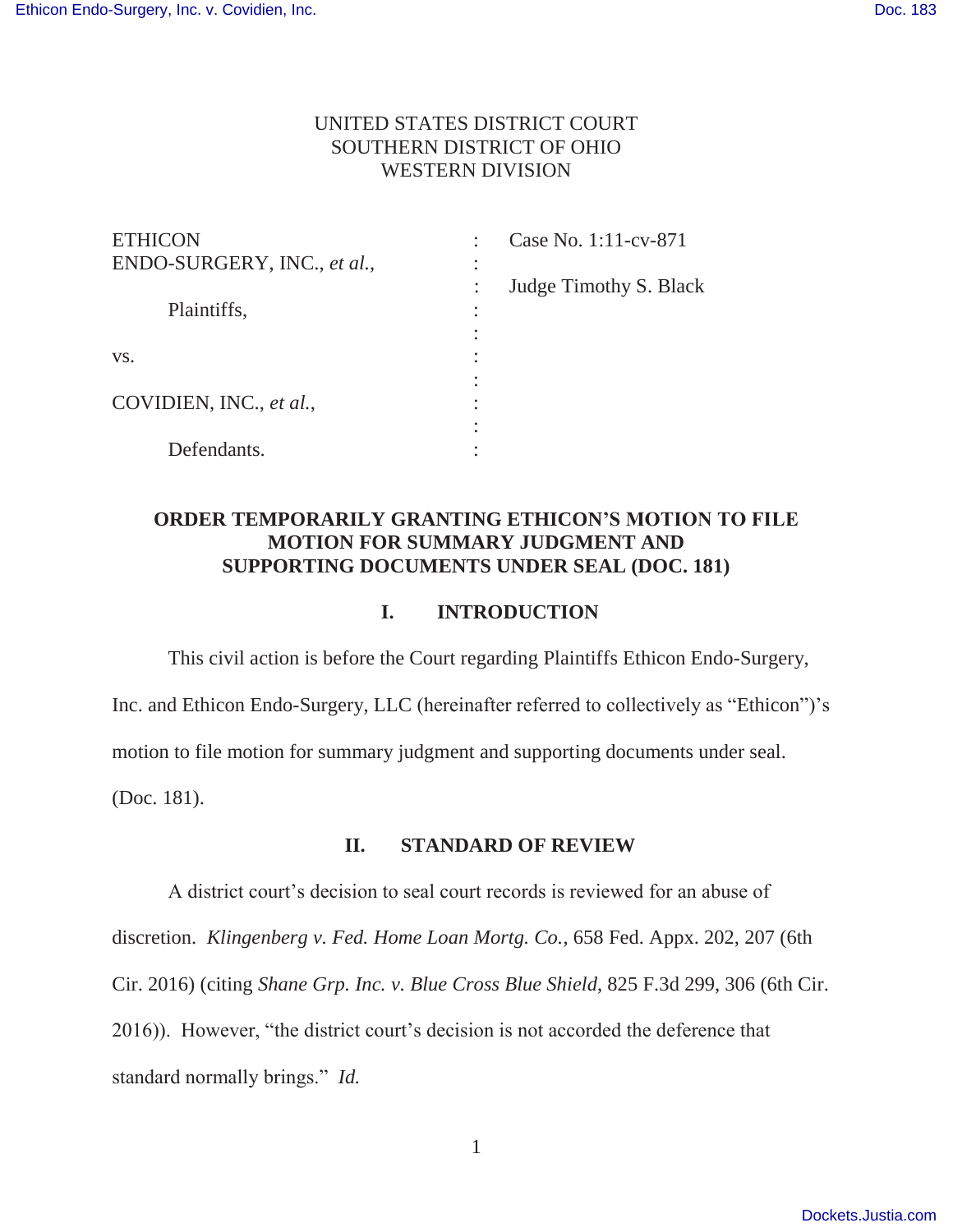There is a "stark" difference between, on one hand, the propriety of allowing litigants to exchange documents in secret, and on the other, allowing litigants to shield those documents which are ultimately relied on in the Court's adjudication from public view. *See Shane Grp.*, 825 F.3d at 305. Parties are typically entitled to a "protective order" limiting disclosure of documents in discovery upon a mere showing of good cause. *Id*. However, "very different considerations apply" when these materials are filed in the public record. *Id.*

Unlike information merely exchanged between the parties, the public has a strong interest in obtaining the information contained in the court record. *Id.* Accordingly, the courts have long recognized a "strong presumption in favor of openness" of court records. *Id.* (quoting *Brown & Williamson Tobacco Corp. v. F.T.C.*, 710 F.2d 1165, 1180 (6th Cir. 1983)).

Three times in the past year the Sixth Circuit has explained that a party moving to seal court records must overcome a significant burden. *See Shane Grp.*, 825 F.3d at 305- 06; *Klingenberg*, 658 Fed. Appx. at 207-08; *Rudd Equip. Co. v. John Deere Constr. & Forestry Co.*, 834 F.3d 589, 593-96 (6th Cir. 2016). According to the Sixth Circuit:

The burden of overcoming that presumption [of openness] is borne by the party that seeks to seal them. *In re Cendant Corp.*, 260 F.3d 183, 194 (3d Cir. 2001). The burden is a heavy one: "Only the most compelling reasons can justify the non-disclosure of judicial records." *In re Knoxville News-Sentinel Co.,* 723 F.2d 470, 476 (6th Cir. 1983). . . . And even where a party can show a compelling reason why certain documents or portions thereof should be sealed, the seal itself must be narrowly tailored to serve that reason. *See, e.g.*, *Press-Enter. Co. v. Superior Court of California, Riverside Cnty.*, 464 U.S. 501, 509-11, 104 S. Ct. 819, 78 L. Ed. 2d 629 (1984). The proponent of sealing therefore must "analyze in detail,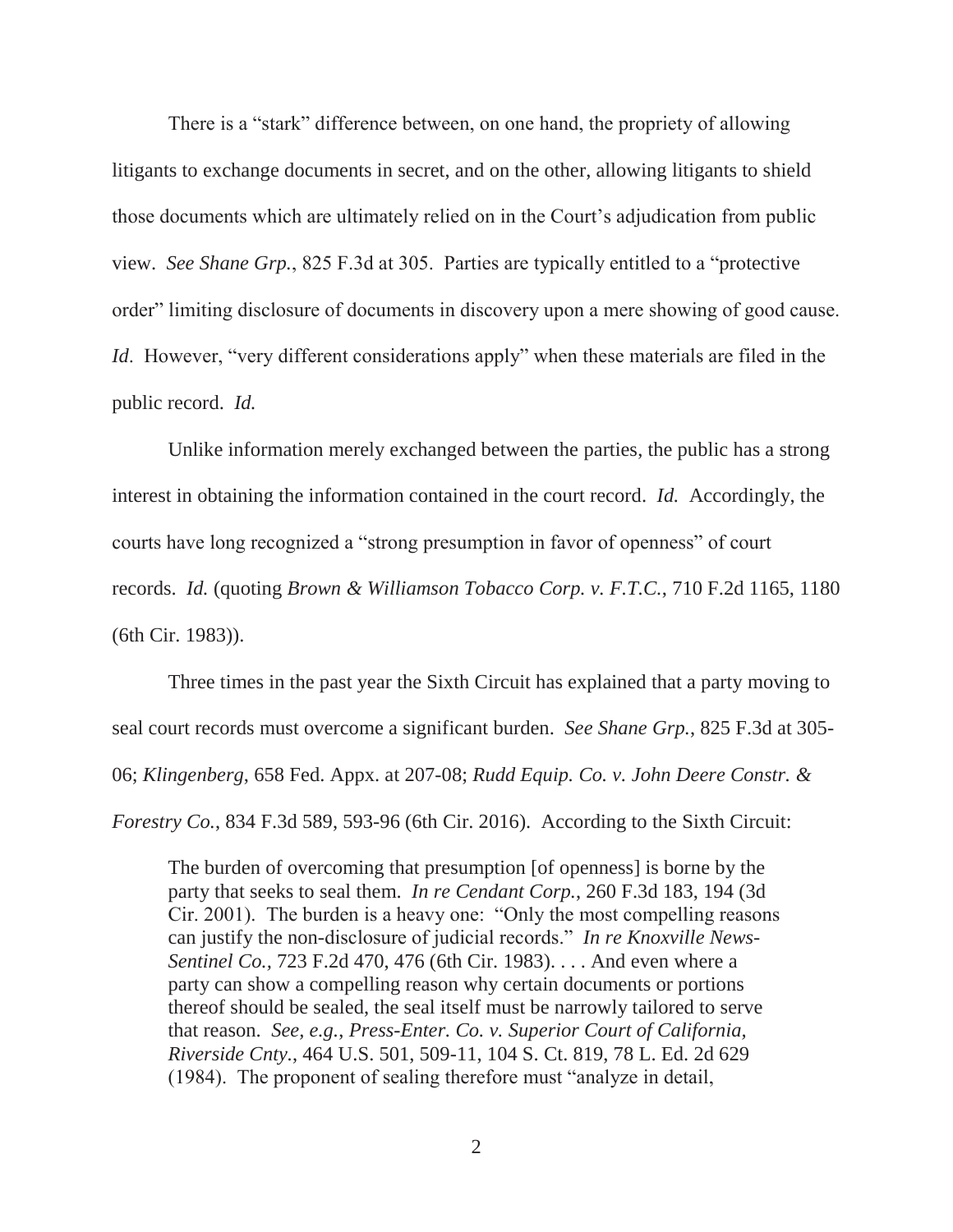document by document, the propriety of secrecy, providing reasons and legal citations." *Baxter*, 297 F.3d at 548.

*Shane Grp.*, 825 F.3d at 305-06.

 A movant's obligation to provide compelling reasons justifying the seal exists even if the parties themselves agree the filings should be sealed. *See Rudd Equip.*, 834 F.3d at 595 (noting the parties "could not have waived the *public's* First Amendment and common law right of access to court filings[]") (citation omitted); *see also In re Knoxville News-Sentinel Co.*, 723 F.2d 470, 475 (6th Cir. 1983) (in reviewing a motion to seal, the district court has "an obligation to consider the rights of the public"). Simply put, this Court has an obligation to keep its records open for public inspection, and that obligation is not conditioned upon the desires of the parties to the case. *Shane Grp.*, 825 F.3d at 307.

 A district court which chooses to seal court records must set forth specific findings and conclusions "which justify nondisclosure to the public." *Id.* at 306 (quoting *Brown & Williamson*, 710 F.2d at 1176). A court's failure to set forth reasons explaining why the interests in support of nondisclosure are compelling, why the interests supporting access are less so, and why the seal itself is no broader than necessary is grounds to vacate an order to seal. *Id.*

#### **III. ANALYSIS**

Ethicon's motion to seal requests that Ethicon's forthcoming motion for summary judgment and supporting exhibits be sealed to protect "non-public and proprietary technical (including, but not limited to, detailed device specifications and design

3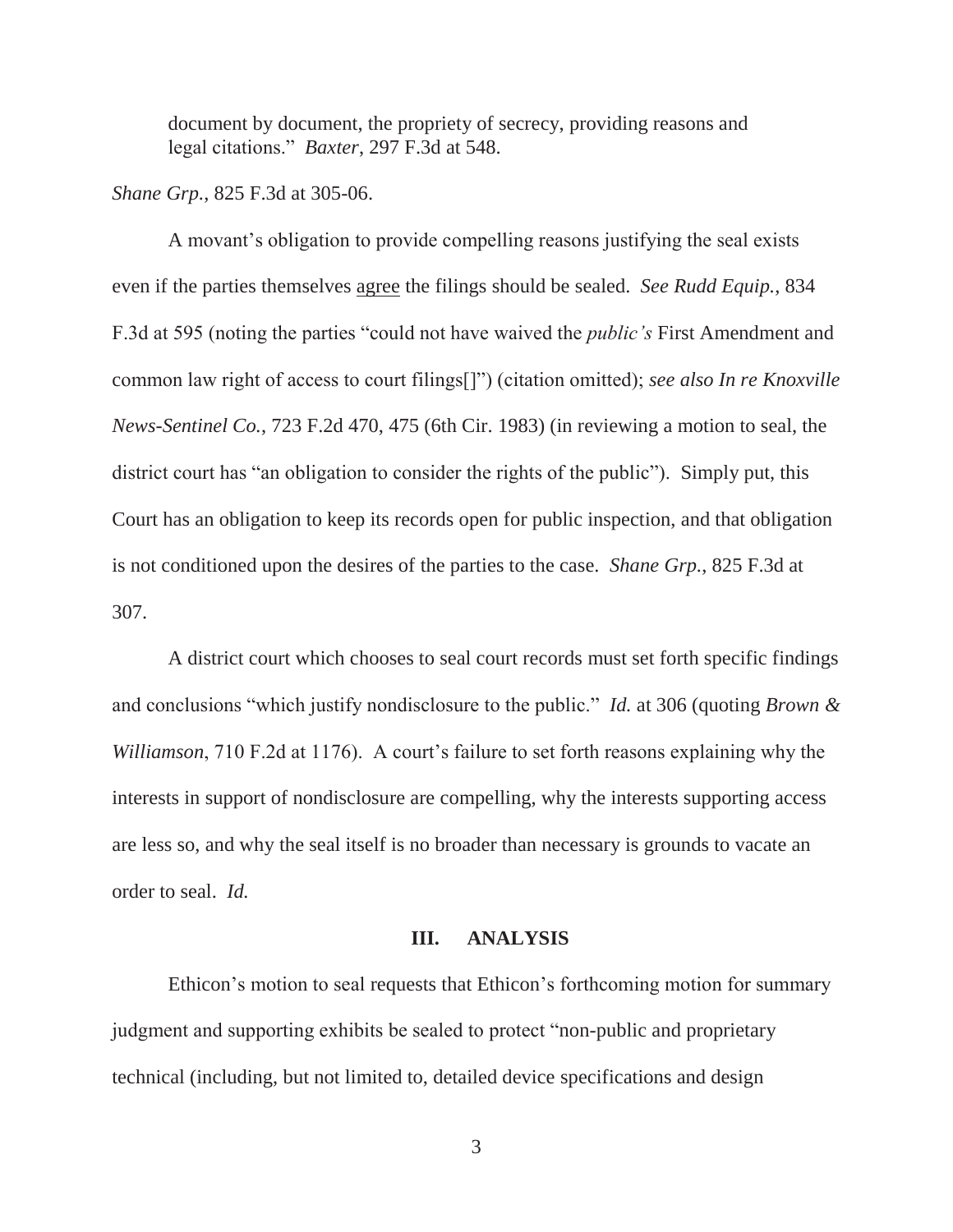documents), research and development, and business information (including, but not limited to, revenues, costs and profits) concerning Covidien's accused Sonicision product and/or Ethicon's competing ultrasonic surgical products." (Doc. 181, at 4). This Court has previously recognized that protecting confidential information that would otherwise allow competitors an inside look at a company's business strategies is a compelling reason to restrict public access to filings. *The Procter & Gamble Co. v. Ranir, LLC*, Case No. 1:17-CV-185-TSB, Dkt. #35 (August 17, 2017) (defining "Confidential Information" as, at a minimum, including "non-public information" that contains "confidential trade secret, technical, business, financial, or personal information"). Accordingly, Ethicon has provided a compelling reason to allow for the filing of documents under seal.

The Court recognizes that Ethicon's motion to seal, while generally providing compelling justification for the sealing of confidential information, does not provide detailed, specific justification on a "document by document" basis as envisioned by the Sixth Circuit. *See Shane Grp.*, 825 F.3d at 305–06 (citing *Baxter Intern. Inc. v. Abbott Labs.*, 297 F.3d 544, 548 (7th Cir. 2002)). Therefore, the Court will grant Ethicon's motion on a temporary basis. If, after reviewing the filed documents, the Court finds that nondisclosure of some or all of the filed documents was unjustified, Ethicon will be ordered to refile those documents on the public docket.

#### **IV. CONCLUSION**

Accordingly, Ethicon's motion to seal (Doc. 181) is **GRANTED** on a temporary basis. Ethicon may file copies of its forthcoming motion for summary judgment, memorandum in support of that motion, statement of proposed undisputed facts, and all

4